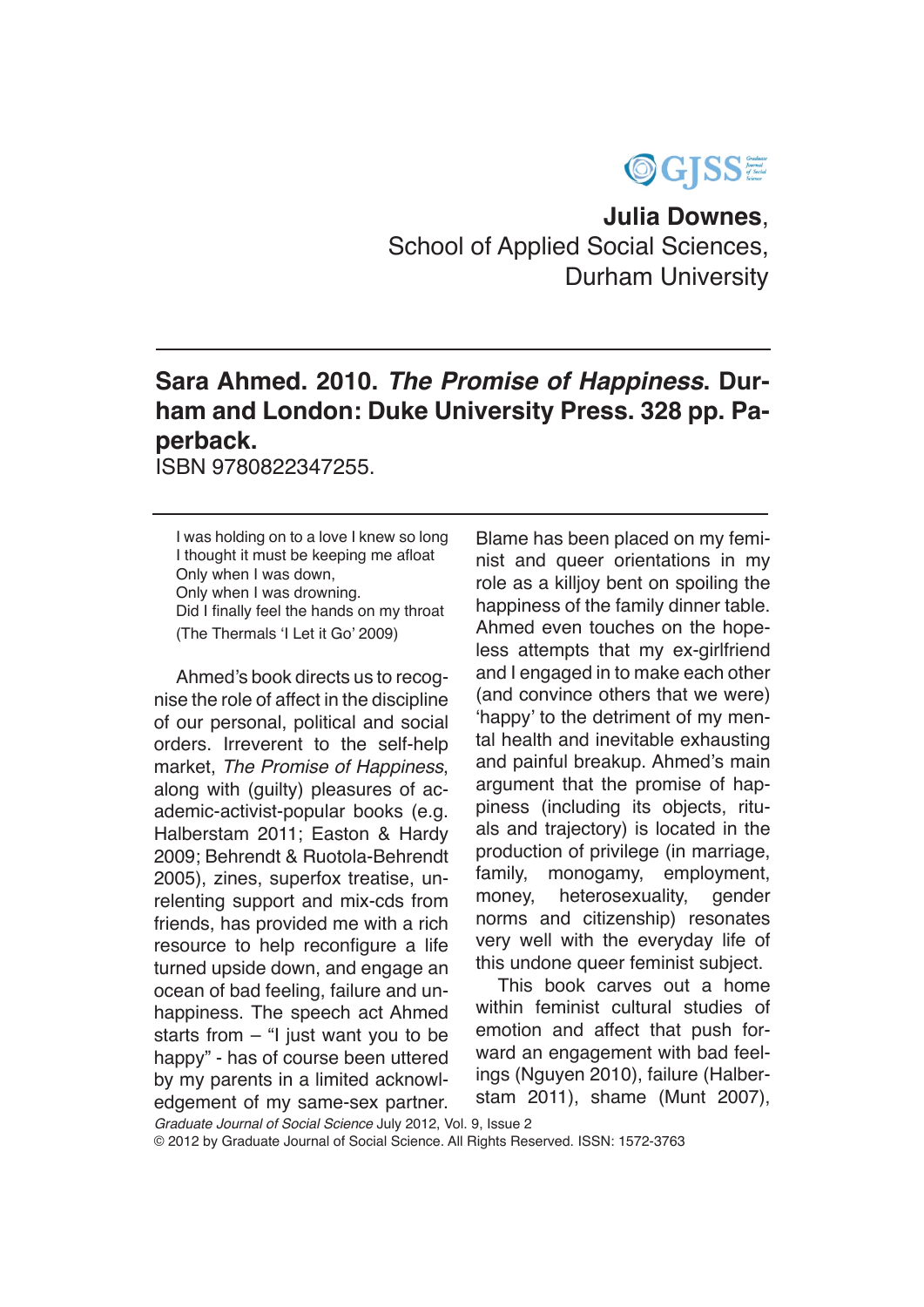## **232 GJSS Vol 9, Issue 2**

and violence (Cvetkovich 2003). Ahmed turns the situation around to understand the promise of happiness as a process of concealment that hides inequalities and justifies the oppression of 'others' under the rubric of the 'good life'. In this argument happiness plays a neo-liberal trick, placing responsibility on the individual to achieve authentic happiness and obscures diverse ways of being. In short; queers, feminists and migrants all threaten to expose the unhappiness of the scripts and duties of happiness and can only be seen as the cause of bad feeling. Feminists cause sexism. Migrants need to get over racism. Homophobia no longer exists. Nobody wants to break the illusion of happiness and those who refuse to play along and dare to make alternative lives in queer, feminist and migrant life worlds are stigmatised as unhappy, negative and difficult 'affect aliens' (Ahmed 2010, 158). Nonetheless it is through engagement with negative affect experienced by bodies that refuse to be placed in the social order that Ahmed argues we can explore the '"feelings of structure" […] how structures get under our skin' (Ahmed 2010, 216). In this sense it is those that have been 'undone by suffering' that Ahmed views as potential 'agents of ethical transformation' (Ahmed 2010, 216). Unhappiness is not something that should be simply overcome or eradicated but should signal the limits of the promise of happiness and motivate

'affect aliens' to create life worlds around a different set of wants and needs.

Ahmed constructs her cultural critique from readings of popular literature and film including *Mrs Dalloway, The Well of Loneliness, Rubyfruit Jungle, Bend it Like Beckham*  and *Children of Men*. Her ideas constitute a theoretical framework for an empirical study into the everyday life worlds of queers, feminists and migrants. However an empirical investigation of how culture and affect are used to resist structures and create different ways of being and grassroots life worlds is not realised in Ahmed's book. Grassroots musicmaking is not included in Ahmed's archives despite its use by marginal groups in the creation of resistant life worlds (e.g. Smith 1997). Nonetheless Sara Ahmed makes crucial theoretical contributions towards an understanding of the tensions in UK contemporary queer feminist life and activism. Contemporary commentators have identified the 'resurgence' of feminism, the goal to 'normalise' feminism and a 'new generation' of feminist activists (e.g. MacKay 2011). These are important interventions in a field that has previously focused on the political apathy of young women. However, what is often missing from these accounts is an admission that the doing of feminism can be difficult and challenging. What happens when the feminist collective or womenonly space fails to be a positive ex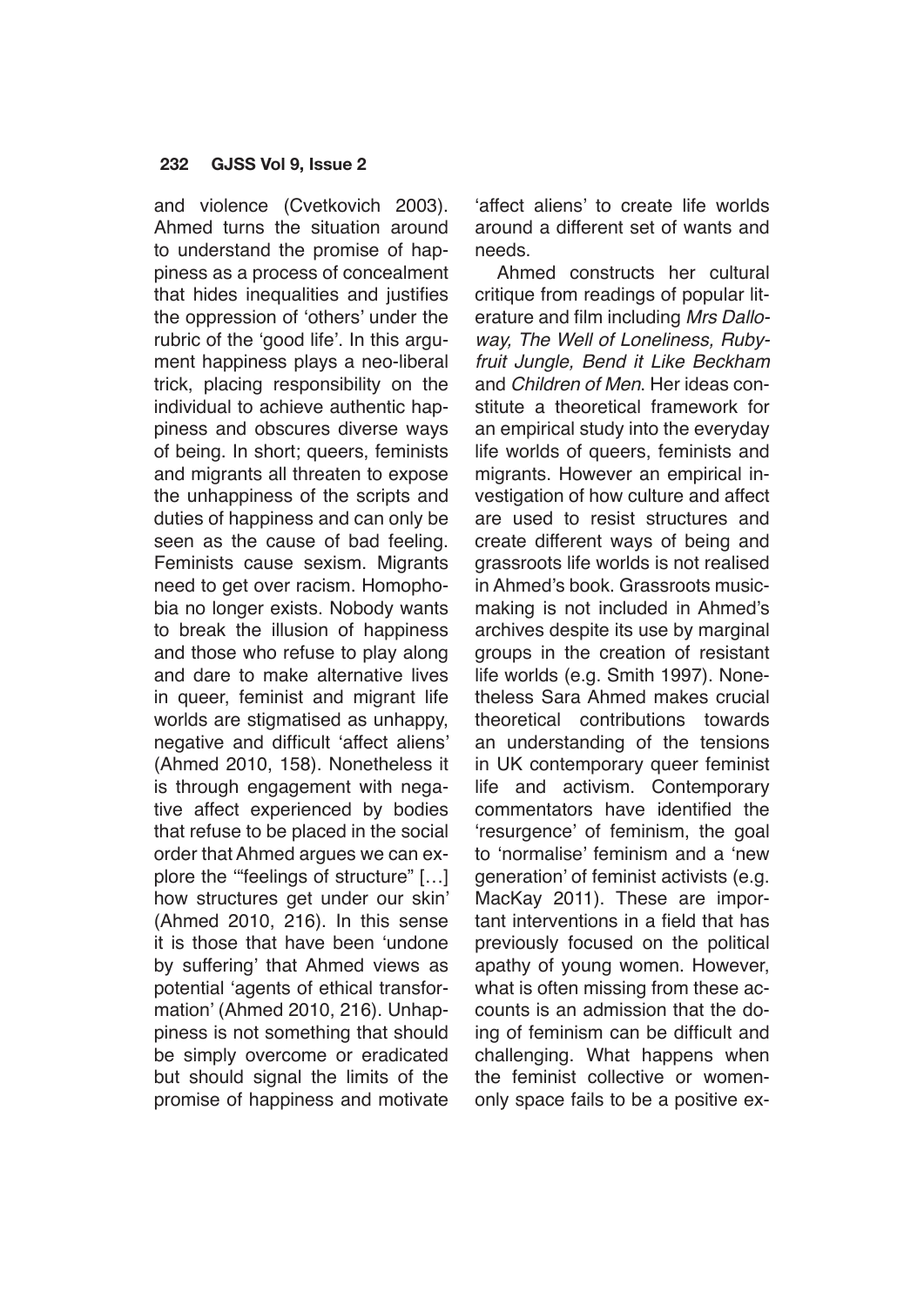perience? What are the options for those who do not fit in?

In 1972 Jo Freeman critiqued the white middle-class heterosexual feminine values of feminist groups. This breakdown of feminist organisations across lines of race, class, sexuality, ability and gender is well documented. Ahmed's assertion that 'feminist consciousness can thus be thought of as consciousness of the violence and power that are concealed under the languages of civility and love, rather than simply consciousness of gender as a site of restriction of possibility' (Ahmed 2010, 86) is well placed to interrogate the affective bonds and spaces in feminism and other progressive social movements. For instance, in riot grrrl, moments of 'girl love' also reveal failures, 'affect aliens' and bad feelings. Mimi Thi Nguyen's work in this area identifies how queers of colour are constructed as problematic interruptions to a linear historical narrative of feminism (Nguyen 2010). This links to Ahmed's concept of the 'melancholic migrant' (Ahmed 2010, 121) who will not let go of racist suffering and pressure felt by queers of colour and refuse to take part in a fantasy of forgetting racism or comply with a 'happiness duty'. Likewise LGBT social movements have also invoked positive affect as an important counterpoint to shame, guilt and silence suffered as an effect of the violence of straight happiness. Ahmed astutely identifies how rights and recognition for

same-sex relationships act as gifts from straight society that obscure queer labour, struggle and diverse life worlds generated by queer activism. In this sense Ahmed warns against being a 'happy queer' to instead be 'happily queer' (Ahmed 2010, 117): happy to be the cause of unhappiness and discomfort, push the straight lines of happiness scripts, be defiant, irreverent and make trouble. As activists and academics of social movements and social theory I agree with Ahmed that we need to engage with what hurts, what causes us pain, what we have learned to tread quietly around for the sake of maintaining a happy united front. We need to be ready to investigate how happiness makes some personhoods more valuable than others and be prepared to make trouble and disrupt the lines drawn around our biographies, cultures and lives.

## **References**

- Behrendt, Greg and Amiira Ruotola-Behrendt 2005. It's Called a Breakup Because It's Broken: A Smart Girl's Breakup Buddy. New York: Harper Element.
- Cvetkovich, Ann 2003. An Archive of Feelings: Trauma, Sexuality and *Lesbian Public Cultures*. Durham & London: Duke University Press
- Easton, Dossie and Janet W. Hardy 2009. The Ethical Slut: A Practi*cal Guide to Polyamory, Open Re*lationships & Other Adventures.